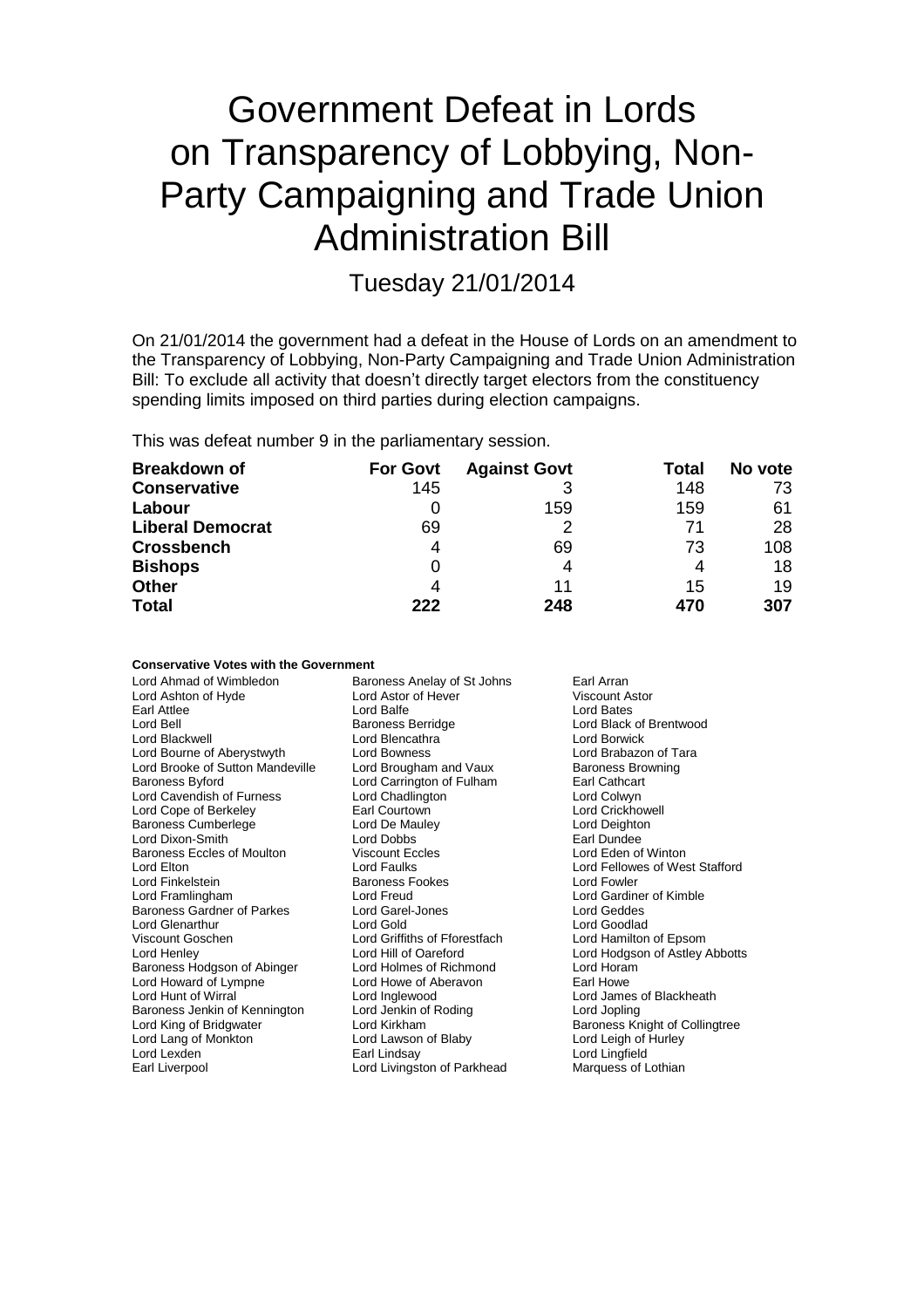Lord Mawhinney Lord Mayhew of Twysden Lord McColl of Dulwich Lord Montagu of Beaulieu Duke of Montrose Baroness Morris of Bolton Lord Moynihan **Lord Lord Alaseby** Lord Device Cord Nash<br>
Baroness Neville-Jones **Corress Learness Neville-Rolfe Corress Learness Newlove** Baroness Neville-Jones **Baroness Neville-Rolfe** Baroness Neville-Rolfe Baroness Newlove<br>
Baroness Oppenheim-Barnes Lord Patten Baroness Perry of Southwark Lord Plumb<br>
Lord Renfrew of Kaimsthorn Lord Ribeiro<br>
Lord Ribeiro Lord Ryder of Wensum<br>
Lord Selkirk of Douglas<br>
Lord Selsdon Baroness Shephard of Northwold Lord Sherbourne of Didsbury Lord Skelmersdale<br>
Lord Soulsby of Swaffham Prior Lord Spicer Lord Stelman-Scott Lord Soulsby of Swaffham Prior Lord Spicer Corp Corp Baroness Stedman Lord Stedman Lord Strathclyde Baroness Stedman<br>Lord Strathclyde Baroness Stowell of Beeston Lord Strathclyde Lord Stewartby **Baroness Stowell of Beeston** Lord Strathcland Strathcland Baroness Stowell of Beeston Lord Strat<br>Cord True Lord Taylor of Holbeach Lord True Baroness Trumpington Viscount Ullswater Baroness Verma Lord Wade of Chorlton **Lord Warsham Baroness Warsham Baroness War**<br>Lord Wasserman Baroness Warsham Baroness Warsham Baroness Warsham Baroness Warsham Baroness Warsham Baroness W<br>Lord Warsham Baroness Warsham Baroness Warsh Lord Wasserman Lord Wei **Communist Communist Communist Communist Communist Communist Communist Communist Communist Communist Communist Communist Communist Communist Communist Communist Communist Communist Communist Communi** Viscount Younger of Leckie

Lord Luke Lord Lyell Lord MacGregor of Pulham Market Lord Marland<br>
Lord Mayhew of Twysden<br>
Lord McColl of Dulwich Baroness Oppenheim-Barnes Lord Patten<br>
Lord Plumb Lord Popat Lord Renfrew of Kaimsthorn Lord Ribeiro<br>Baroness Seccombe Larl Selborne Lord Shaw of Northstead **Lord Sheikh**<br>Lord Sherbourne of Didsbury **Lord Skelmersdale** Lord Taylor of Holbeach<br>
Viscount Ullswater Controller Baroness Verma

# **Conservative Votes against the Government**<br>Lord Northbrook **Wiscoun**

Viscount Trenchard Lord Vinson

Lord Selkirk of Douglas Lord Selsdon<br>
Baroness Shackleton of Belgravia<br>
Baroness Sharples<br>
Lord Shaw of Northstead<br>
Lord Sheikh Baroness Williams of Trafford

### **Labour Votes with the Government**

# **Labour Votes against the Government**

Baroness Armstrong of Hill Top Lord Bach Bach Baroness Bakewell<br>
Lord Bassam of Brighton Lord Berkeley Baroness Bakewell<br>
Lord Bassam of Brighton Baroness Lord Berkeley Lord Bassam of Brighton Lord Berkeley **Lord Bhatta**<br>
Lord Baroness Blood **Lord Boxteng** Lord Borne Lord Borne Baroness Blood <sup>C</sup> Exercise Cord Boateng Lord Brennan<br>
Lord Brennan Cord Cord Brookman Lord Carter of Coles<br>
Lord Clarke of Hampstead<br>
Lord Clinton-Davis
Lord Collins of Highbury Lord Clarke of Hampstead Lord Clinton-Davis<br>
Baroness Corston Baroness Crawley Baroness Corston **Baroness Crawley Lord Davies of Coity**<br>
Lord Davies of Oldham Lord Davies of Stamford Baroness Dean of The Baroness Donaghy Lord Donoughue Baroness Donaghy<br>
Lord Dubs<br>
Lord Elder Lord Dubs<br>
Lord Exans of Temple Guiting<br>
Lord Ealconer of Thoroton Baroness Farrington of Ribbleton Lord Faulkner of Worcester Lord Foster of Bishop Auckland Baroness Gale Corresponding Lord Gavron<br>Baroness Gibson of Market Rasen Lord Giddens Corresponding Lord Glasman Baroness Gibson of Market Rasen Lord Giddens<br>Baroness Golding Lord Goldsmith Baroness Golding **Lord Coldsmith** Lord Gordon of Strathblane<br>Baroness Goulde **Baroness Gould of Potternewton** Lord Grantchester Lord Grenfell **Call Contains Lord Grocott** Communist Container and Container Container Container Container Contain<br>
Lord Hand Lord Hand Container Lord Hand Container Lord Haughey Lord Harris of Haringey **Lord Hart of Chilton** Lord Haughey Lord Haughey<br>Lord Haworth Lord Hauworth Chilton Baroness Havter of Kentish Town Baroness Healy of Primrose Hill Lord Haworth **Baroness Hayter of Kentish Town** Baroness Healy of Primrose<br>Baroness Henig Baroness Hillton of Eggardon Baroness Hollis of Heigham Baroness Henig<br>Baroness Henig Baroness Hilton of Eggardon Baroness Hollis of He<br>Lord Howarth of Newport Baroness Howells of St Davids Lord Howie of Troon Lord Howarth of Newport Baroness Howells of St Davids<br>Lord Hoyle Cord Hughes of Woodside Lord Hoyle **Lord Hughes of Woodside** Baroness Hughes of Stretford<br>
Lord Hughes of Lairg
Lord Lord Lord Irvine of Lairg
Lord
Baroness Jay of Paddington Lord Jones **Baroness Kennedy of The Shaws** Baroness Kennedy Lord Kennedy of Coradian Baroness Kennedy Lord Kennedy Cradley Cradley Baroness Kingsmill Lord Kennedy of Southwark Baroness King of Bow Baroness Kingsmill Baroness Kingsmill Baroness Kinnock of Holyhead Lord Kirkhill Lord Knight of Weymouth Lord Lea of Crondall Lord Leitch<br>
Baroness Liddell of Coatdyke Lord Liddle Lord Linsey Baroness Liddell of Coatdyke Lord Liddle<br>
Baroness Lister of Burtersett Lord Lympne Baroness Lister of Burtersett Lord Lympne Lord Necdonald of Tradeston<br>
Lord MacKenzie of Culkein Baroness Mallalieu Baroness Massev of Darwen Lord MacKenzie of Culkein Franchess Mallalieu<br>
Lord MacKenzie of Culkein Baroness Mallalieu<br>
Lord MacConnell of Glenscorro Lord Mendelsohn Lord Mitchell Lord Monks Lord Moonie<br>
Lord Moonie Communication Baroness Morgan of Huyton<br>
Lord Morris of Aberavon Baroness Morris of Yardley Lord O'Neill of Clackmannan Lord Patel of Bradford **Lord Pendry** Cord Pendry **Baroness Pitkeath**<br>
Lord Plant of Highfield **Baroness Prosser**<br>
Lord Ponsonby of Shulbrede **Baroness Prosser** 

Baroness Adams of Craigielea Lord Adonis<br>
Lord Allen of Kensington<br>
Lord Anderson of Swansea Baroness Andrews Lord Anderson of Swansea Baroness Andrews<br>
Lord Bach Baroness Bakewell Lord Brookman Lord Campbell-Savours<br>
Viscount Chandos Lord Christopher Lord Farrington of Ribbleton Lord Faulkne<br>Baroness Gale **Baroness** Cale Lord Gavron Baroness Gould of Potternewton Baroness Kinnock of Holyhead Lord Kirkhill<br>
Lord Lea of Crondall Lord Leitch Lord McFall of Alcluith Baroness McIntosh of Hudnall<br>
Lord Mitchell Cord Monks Baroness Morris of Yardley Lord O'Neill of Clackr<br>Lord Pendry Corress Pitkeathley Lord Ponsonby of Shulbrede

Lord Davies of Stamford<br>
Lord Donoughue Baroness Drake<br>
Baroness Drake Baroness Jay of Paddington<br>Baroness Kennedy of Cradley Lord Maxton Lord McAvoy Lord McAvoy Lord Clenscorrodale<br>Baroness McDonagh Cord McFall of Alcluith Charless McIntosh of Hudnall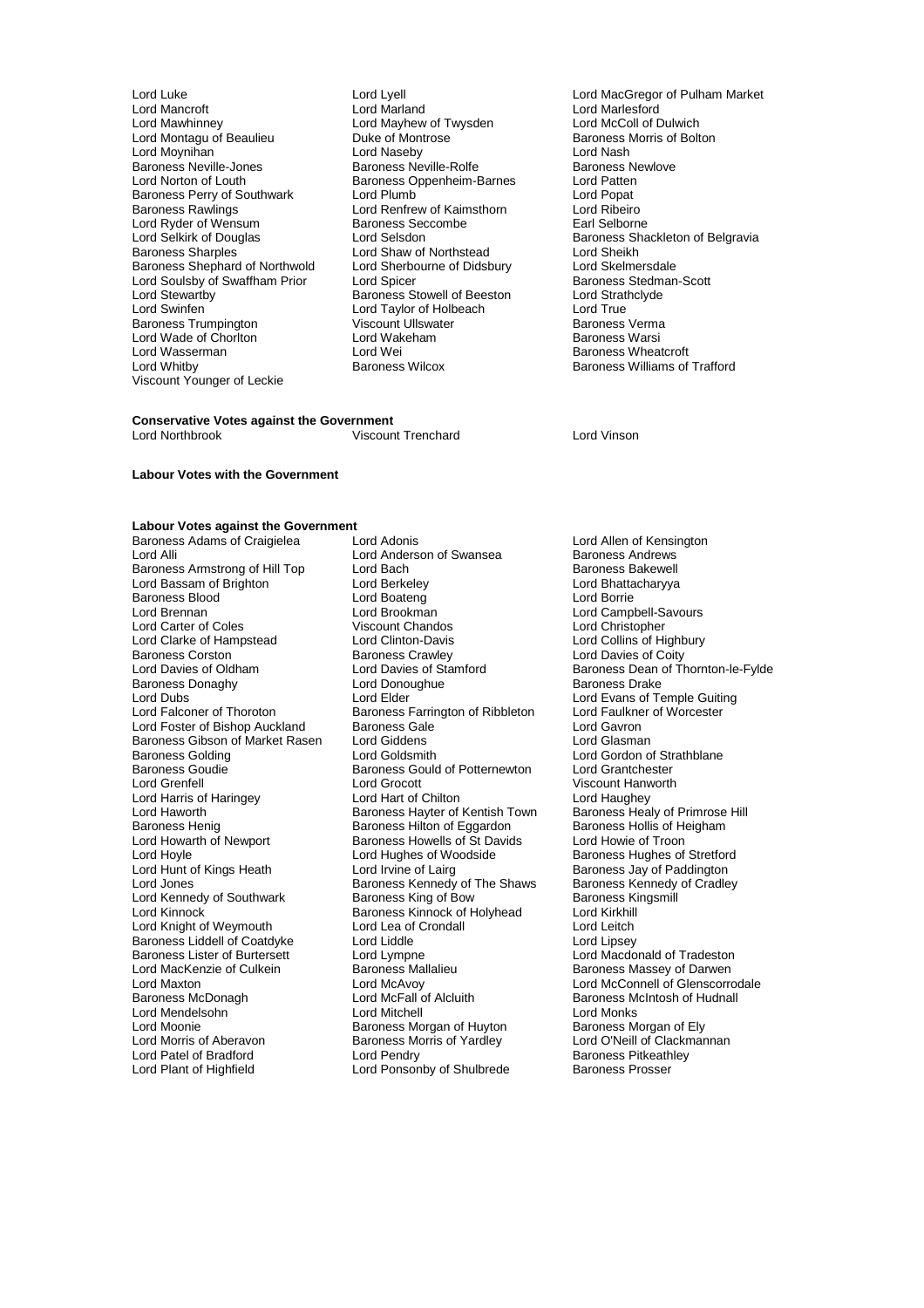- Baroness Rendell of Babergh Lord Richard<br>Lord Rosser Lord Rowlands Lord Sawyer **Baroness Scotland of Asthal Baroness Scotland of Asthal Baroness Scotland of Asthal Baroness Sherlock**<br>The Baroness Smith of Basildon Lord Taylor of Blackburn Lord Temple-Morris Lord Temple-Morris Lord Temple-Morris Thorntonness Thorntonness Thorntonness Thorntonness Thorntonness Thorntonness Thorntonness Thorntonness Thorntonness Thorntonness Thorntonne Lord Williams of Elvel **Lord Wills**<br>
Lord Wood of Anfield **Lord Woolmer** of Leeds
- Lord Puttnam **Baroness Quin**<br>
Baroness Ramsay of Cartvale **Baroness Quin** Lord Reid of Cardowan Baroness Ramsay of Cartvale Lord Rea Lord Rea Lord Reid of Cartvale Lord Reid of Cartvale Lord Rooker Lord Rosser Lord Rowlands **Baroness Royall of Blaisdon**<br>
Lord Sawyer **Baroness Scotland of Asthal**Baroness Sherlock
Baroness Scotland of Asthal
Baroness Sherlock Viscount Simon **Baroness Smith of Basildon** Baroness Smith of Gilmorehill<br>
Lord Snape **Baroness Smith of Basildon**<br>
Lord Stevenson of Balmacara Lord Snape Lord Soley Lord Soley Lord Stevenson of Balmacara<br>
Lord Stevenson of Blackheath Baroness Symons of Vernham Dean Baroness Taylor of Bolton Exaroness Symons of Vernham Dean Baroness Taylor of Lord Temple-Morris Baroness Thornton Lord Tomlinson Lord Triesman Lord Tunnicliffe Exaroness Wall of New Barnet Lord Warner<br>
Lord Watson of Invergowrie Lord West of Spithead Baroness Warwick of Undercliffe Lord Watson of Invergowrie Lord West of Lord West of Spithead Baroness Whitaker Lord Whitty Baroness Whitaker **Baroness Whitaker Lord Whitty**<br>
Lord Wills **Lord Winston**

# **Liberal Democrat Votes with the Government**

Baroness Bakewell of Hardington Mandeville Lord Dykes Baroness Falkner of Margravine<br>
Earl Glasgow<br>
Earl Glasgow Baroness Hamwee Baroness Humphreys<br>Baroness Hussein-Ece Baroness Jolly Baroness Manzoor **Lord Marks of Henley-on-Thames**<br>Baroness Miller of Chilthorne Domer Lord Newby Baroness Northover **Lord Paddick** Lord Paddick Lord Palmer of Childs Hill<br>
Baroness Parminter **Lord Pullips of Sudbury** Lord Purvis of Tweed Baroness Parminter **Lord Phillips of Sudbury**<br>Baroness Randerson **Lord Razzall** Baroness Randerson Lord Razzall Lord Roberts of Llandudno Lord Shutt of Greetland Lord Smith of Clifton Lord Steel of Aikwood Lord Stoneham of Droxford Lord Storey<br>
Baroness Suttie 
Lord Teverson Baroness Thomas of Winchester Lord Tope **Baroness Tyler of Enfield**<br>Lord Veriee Lord Wallace of Tankerness Lord Wallace of Saltaire Lord Verjee Lord Wallace of Tankerness Lord Wallace of Saltaire Corp.<br>
Lord Willis of Knaresborough Lord Wrigglesworth

Lord Bradshaw Lord Burnett Lord Carlile of Berriew Lord Clement-Jones **Lord Dholakia** Lord Dholakia **Baroness Doocey**<br>
Baroness Carl Baroness Falkner of Margravine Baroness Garden of Frognal Lord German Earl Glasgow Baroness Grender Baroness Jolly **Communist Communist Communist Communist Communist Communist Communist Communist Communist Communist Communist Communist Communist Communist Communist Communist Communist Communist Communist Communist Commun** Lord Kirkwood of Kirkhope **Baroness Kramer** Baroness Kramer Lord Lester of Herne Baroness Lord Lester of Herne H<br>Baroness Linklater of Butterstone Lord Loomba Baroness Linklater of Butterstone Lord Loomba<br>Baroness Manzoor Core Lord Marks of Henley-on-Thames Lord Methuen

Baroness Sharp of Guildford<br>
Lord Smith of Clifton<br>
Lord Steel of Aikwood Example of Thomas Sutties Creative Corresponding to Lord Thomas of Gresford<br>
Baroness Tyler of Enfield Lord Willis of Knaresborough

Baroness Worthington

Lord Ashdown of Norton-sub-Hamdon Lord Avebury<br>Baroness Barker Baroness Benjamin

Baroness Miller of Chilthorne Domer Lord Newby Baroness Nicholson of Winterbourne<br>Baroness Northover Lord Paddick Lord Palmer of Childs Hill Lord Rodgers of Quarry Bank Lord Roper Cuildford Baroness Scott of Needham Market<br>
Lord Sharkey Baroness Sharp of Guildford Lord Shipley

# **Liberal Democrat Votes against the Government**

Baroness Williams of Crosby

### **Crossbench Votes with the Government**

| Baroness Deech            | Lord Martin of Springburn |
|---------------------------|---------------------------|
| Lord Thomas of Swynnerton |                           |

# **Crossbench Votes against the Government**<br>Lord Aberdare Viscour

Lord Armstrong of Ilminster Lord Best Lord Bichard Lord Brown of Eaton-under-Heywood Baroness But<br>Earl Clancarty Lord Condon Viscount Craigavon Lord Crisp<br>
Lord Dear Lord Eames Lord Dear Lord Eames Lord Eames Lord Extension Lord Elystan-Morgan Lord Elystan-Morgan Lord Elystan-Morgan Lord Extending Lord Extending Lord Eames Lord Eames Lord Eames Lord Eames Lord Elystan-Morgan Lord Eames Lord Eames Baroness Flather Lord Greenway Lord Hameed Lord Hastings of Scarisbrick Baroness Hayman<br>Baroness Hollins Maroness Hayman Lord Hope of Craighead Baroness Howe of Idlicote Lord Hylton Lord Corresponding Lord Kerr of Idlicote Lord Kerr of Idlicote Lord Kinlochard Lord Kinlochard Lord Kinlochard Lord Kinlochard Lord Kinlochard Lord Laming Baroness Kidron Lord Kilclooney Lord Laming Lord Lord Luce Lord Luce Earl Lytton Carl Lord Luce Earl Lytton Earl Lytton Lord May of Oxford Carl Baroness Meacher Baroness Masham of Ilton

Viscount Allenby of Megiddo Lord Alton of Liverpool **Earl Condon Baroness Coussins<br>
Earl Crisp Condon Baroness Coussins**<br> **Early Condon Lord Dannatt** Viscount Falkland

#### Lord Stirrup

Lord Birt<br>
Baroness Butler-Sloss
Butler Baroness Boothroyd<br>
Lord Cameron of Dillington Lord Harries of Pentregarth<br>
Baroness Hayman 
Baroness Hayman

Lord Hennessy of Nympsfield Lord Hope of Craighead Baroness Howarth of Breckland<br>
Lord Hylton Lord Kerr of Kinlochard